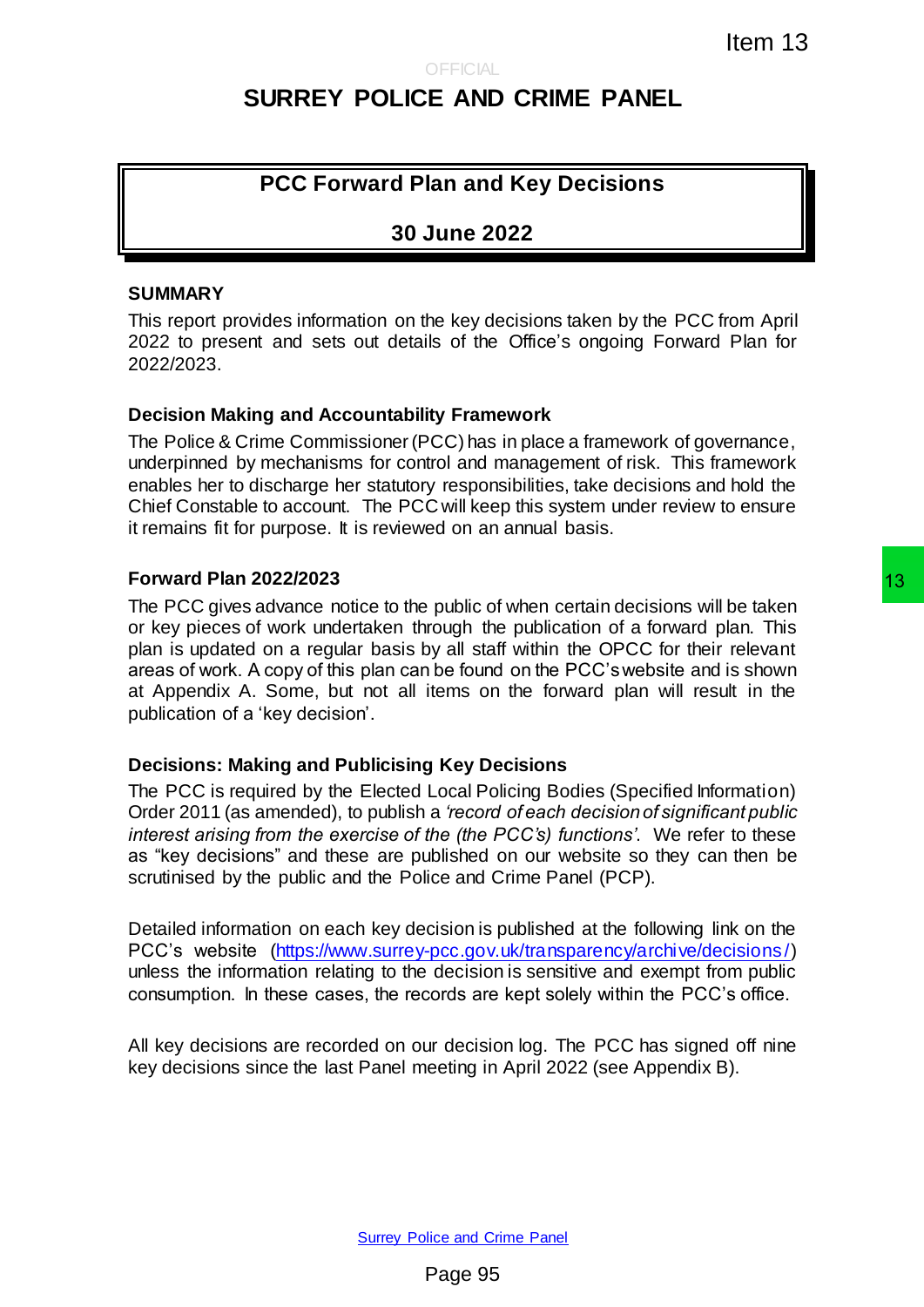**OFFICIAL** 

### **RECOMMENDATIONS**

The Panel is asked to note the report.

LEAD OFFICER: Sarah Gordon, PA to the PCC

**TELEPHONE NUMBER:** 01483 630 200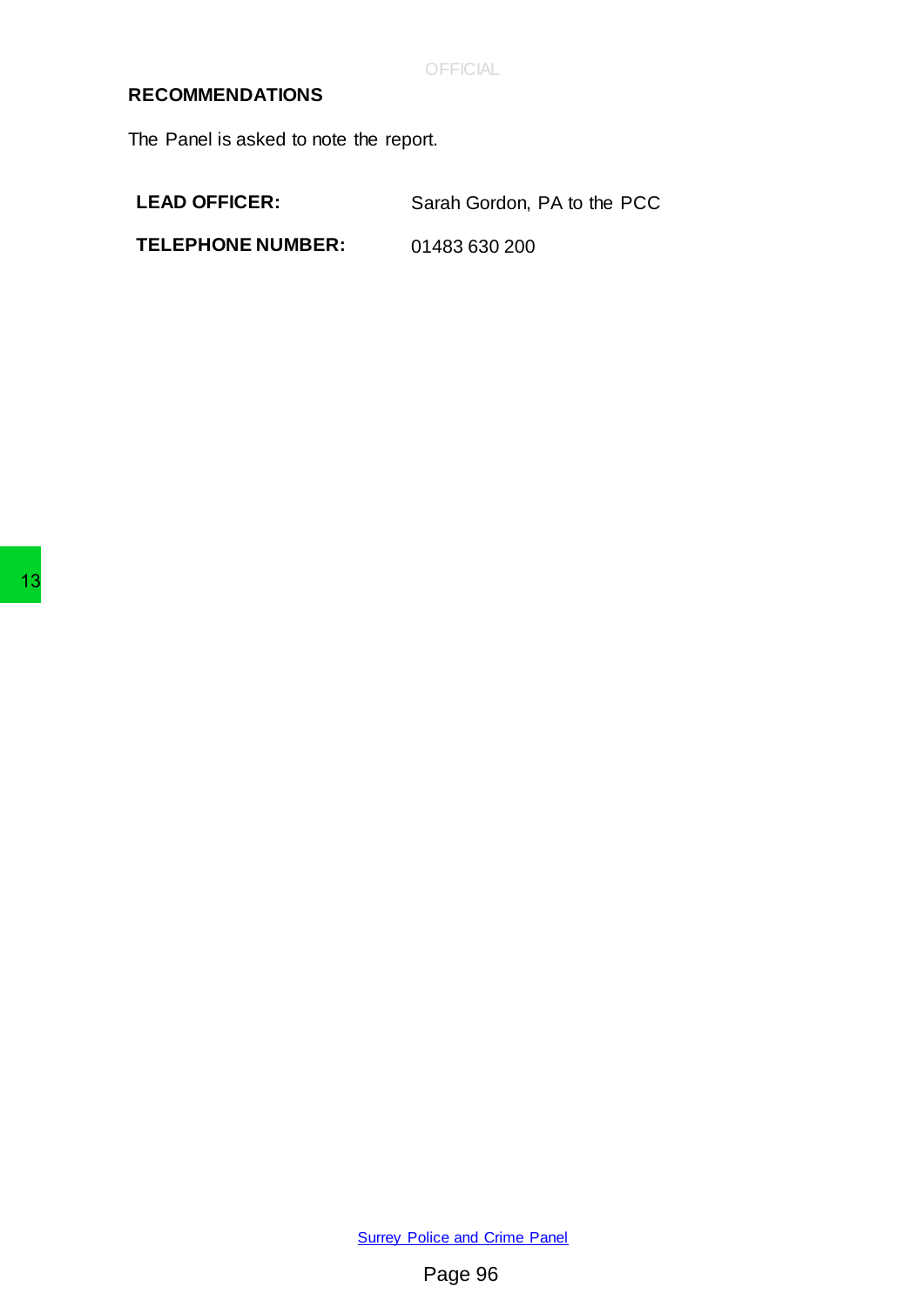#### OFFICIAL

## **Appendix A - OPCC FORWARD PLAN**

| <b>DATE</b>     | <b>TITLE</b>                                                         | <b>KEY DECISION/ ACTION</b>                                                  | <b>LEAD</b><br><b>OFFICER</b> | <b>Decision</b><br><b>Notice</b> |
|-----------------|----------------------------------------------------------------------|------------------------------------------------------------------------------|-------------------------------|----------------------------------|
| Feb/March 2022  | <b>Related Party Disclosures and</b><br><b>Interests</b>             | <b>Annual update</b>                                                         | <b>SG</b>                     | N                                |
| April 2022      | <b>Rebrand of OPCC office including</b><br><b>CYP work placement</b> | Work placement and<br>decision on final designs                              | <b>JS/EVT</b>                 | N                                |
| April – May     | <b>Review BC Plan</b>                                                |                                                                              | <b>RL</b>                     | Y (In<br>Sharepoint)             |
| April - May     | <b>Review Business Continuity logs</b><br>and procedures             |                                                                              | All staff                     |                                  |
| April - May     | <b>Review Office Policies &amp;</b><br><b>Procedures</b>             |                                                                              | <b>RL</b>                     | Y                                |
| April-June 2022 | Development of new OPCC website                                      | <b>Target for launch May 2022</b>                                            | <b>JS/NR (EVT)</b>            |                                  |
| <b>May 2022</b> | <b>Accountability and Performance</b><br>Meeting-16/05/2022 Public   | <b>Agenda and Papers</b>                                                     | <b>JB/DM</b>                  | N                                |
| <b>May 2022</b> | <b>Community Safety Fund Grants</b>                                  | <b>Decisions published on</b><br>grants                                      | <b>SH</b>                     | Y                                |
| <b>May 2022</b> | <b>Contacts Update</b>                                               | To update contact lists<br>following elections<br>(MPs/council leaders etc.) | PA                            | N                                |
| <b>May 2022</b> | <b>Interviews for Communications</b><br><b>Manager</b>               | <b>Employment of</b><br><b>Communications Manager</b><br>pending vetting     | NR/AB                         | N                                |

Page 97

**[Surrey Police and Crime Panel](http://www.surreycc.gov.uk/your-council/councillors-and-committees/list-of-committees-and-officers/surrey-police-and-crime-panel)**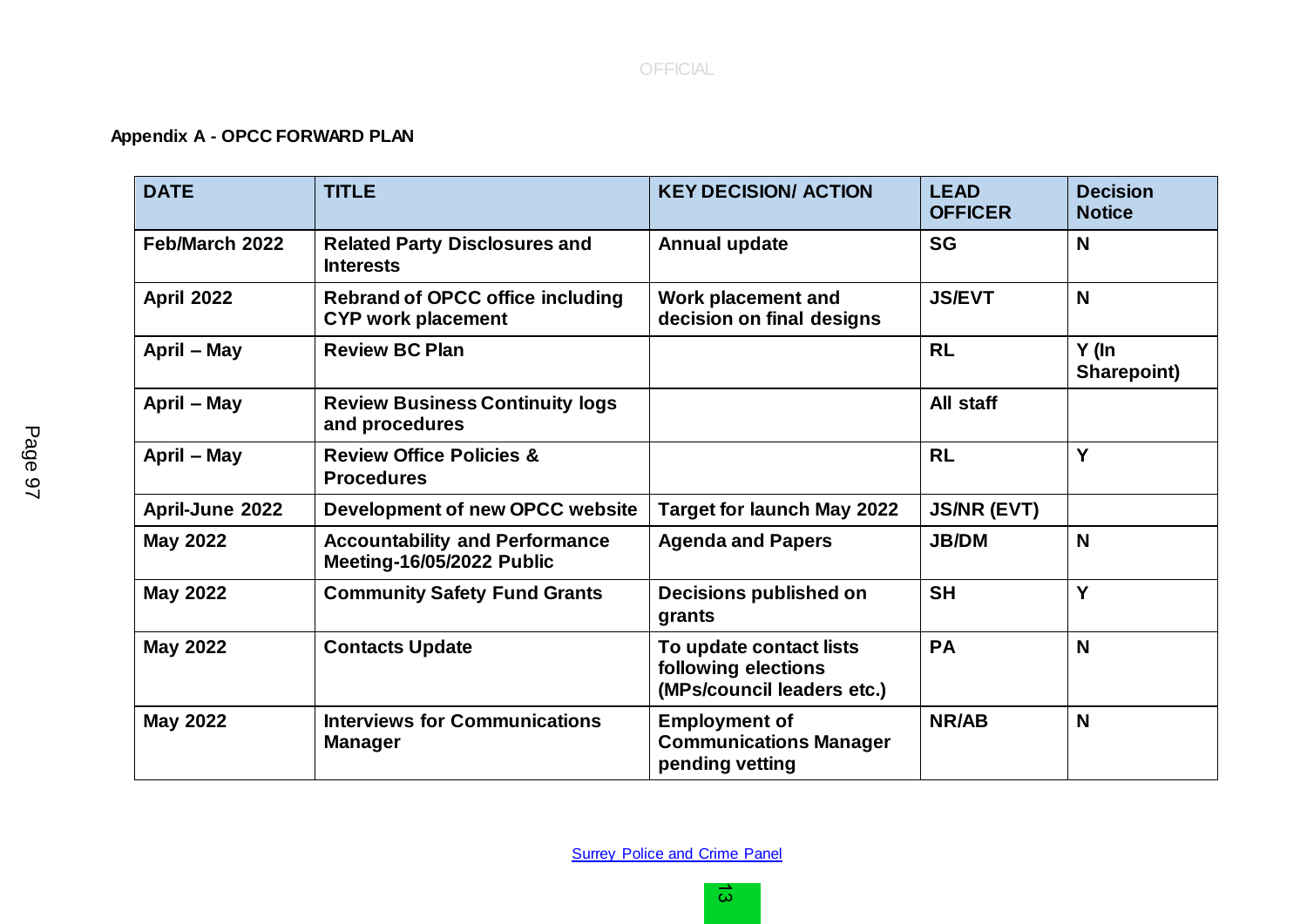

|                  |                                                                                                             | <b>OFFICIAL</b>                                                               |                    |                                           |  |
|------------------|-------------------------------------------------------------------------------------------------------------|-------------------------------------------------------------------------------|--------------------|-------------------------------------------|--|
| <b>May 2022</b>  | <b>Updated Accessibility statement</b><br><b>Updated statement on</b><br>website<br>Staff update on changes |                                                                               | JS (NR)            | N                                         |  |
| <b>May 2022</b>  | <b>Joint Surrey/Sussex Pension Board</b><br>25/05/2022                                                      | <b>Agenda and Papers</b>                                                      | <b>RL/KM</b>       | Y (Agenda on<br><b>Police</b><br>website) |  |
| <b>May 2022</b>  | <b>Surrey Side Staff Pension Board</b><br>25/05/2022                                                        | <b>Agenda and Papers</b>                                                      | <b>RL</b>          | N                                         |  |
| May/June 2022    | <b>Launch of new OPCC website</b>                                                                           | <b>OPCC Communications</b><br><b>Training for OPCC staff</b>                  | <b>JS (NR/EVT)</b> | N                                         |  |
| <b>June 2022</b> | Induction for new panel members                                                                             | After 2022 local elections                                                    | <b>AB/KM</b>       | N                                         |  |
| <b>June 2022</b> | <b>Decision on Financial options for</b><br>future Enterprise Resource<br><b>Planning</b>                   | <b>Following recommendation</b><br>from Surrey Police                         | <b>KM</b>          | Y                                         |  |
| <b>June 2022</b> | <b>Resources and Efficiency Meeting</b><br>$-27/06/2022$                                                    | <b>Agenda and papers</b>                                                      | <b>DM/DL</b>       | N                                         |  |
| <b>July 2022</b> | <b>Annual Report</b>                                                                                        | To be written and published                                                   | <b>JB/NR</b>       | N                                         |  |
| <b>July 2022</b> | <b>Draft Financial Statements for</b><br>2021/22                                                            | <b>CFO</b> to approve                                                         | <b>KM</b>          | N                                         |  |
| <b>July 2022</b> | <b>Joint Audit Committee</b>                                                                                | <b>Agenda and Papers</b>                                                      | <b>SG</b>          | N                                         |  |
| <b>July 2022</b> | <b>Surrey Criminal Justice Strategy</b><br>2022/23                                                          | To finalise strategy for<br><b>Surrey following discussion</b><br>at CJ Board | <b>AB</b>          | Y                                         |  |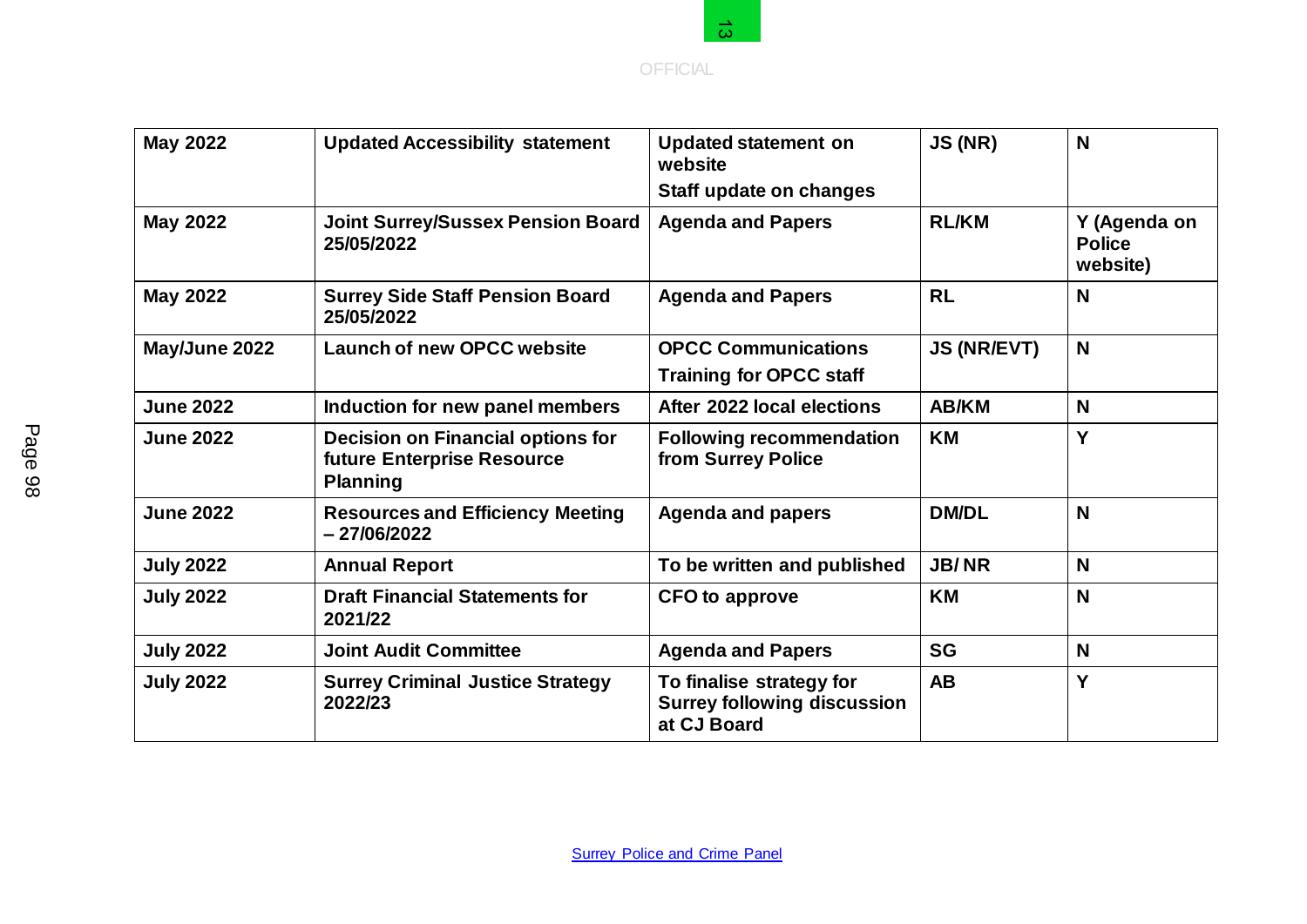| May - July 2022 | Procurement to design phase new<br>website                                  | PCC appraised,<br>considerations logo,<br>branding, accessibility            | <b>NR/JS</b> | N                                         |
|-----------------|-----------------------------------------------------------------------------|------------------------------------------------------------------------------|--------------|-------------------------------------------|
| May- August     | <b>Response to Fire White Paper</b><br>consultation                         | To pull together the PCC's<br>response to consultation                       | <b>JB</b>    | N                                         |
| August 2022     | <b>Joint Surrey/Sussex Pension Board</b><br>25/08/2022                      | <b>Agenda and Papers</b>                                                     | <b>RL</b>    | Y (Agenda on<br><b>Police</b><br>website) |
| August 2022     | <b>Surrey Staff Side Pension Board</b><br>25/08/2022                        | <b>Agenda and Papers</b>                                                     | <b>RL</b>    | N                                         |
| September 2022  | <b>Accountability and Performance</b><br>Meeting-19/09/2022 Public          | <b>Agenda and Papers</b>                                                     | <b>DM/DL</b> | N                                         |
| September 2022  | <b>Consideration of outcomes of</b><br><b>Targeted Operating Model work</b> | PCC views on next steps re<br>TOM work, being led by<br><b>Surrey Police</b> | <b>AB/KM</b> | <b>Y?</b>                                 |
| October 2022    | <b>Joint Audit Committee</b>                                                | <b>Agenda and Papers</b>                                                     | <b>SG</b>    | N                                         |
| November 2022   | <b>Community Safety Assembly 2</b>                                          | <b>Follow-up from May CSA</b>                                                | <b>SH</b>    | N                                         |
| November 2022   | <b>Resources and Efficiency Meeting</b><br>-08/11/2022                      | <b>Agenda and papers</b>                                                     | <b>DM/DL</b> | N                                         |
| November 2022   | <b>Joint Surrey/Sussex Pension Board</b><br>23/11/2022                      | <b>Agenda &amp; Papers</b>                                                   | <b>RL</b>    | Y (Agenda on<br><b>Police</b><br>website) |

**[Surrey Police and Crime Panel](http://www.surreycc.gov.uk/your-council/councillors-and-committees/list-of-committees-and-officers/surrey-police-and-crime-panel)**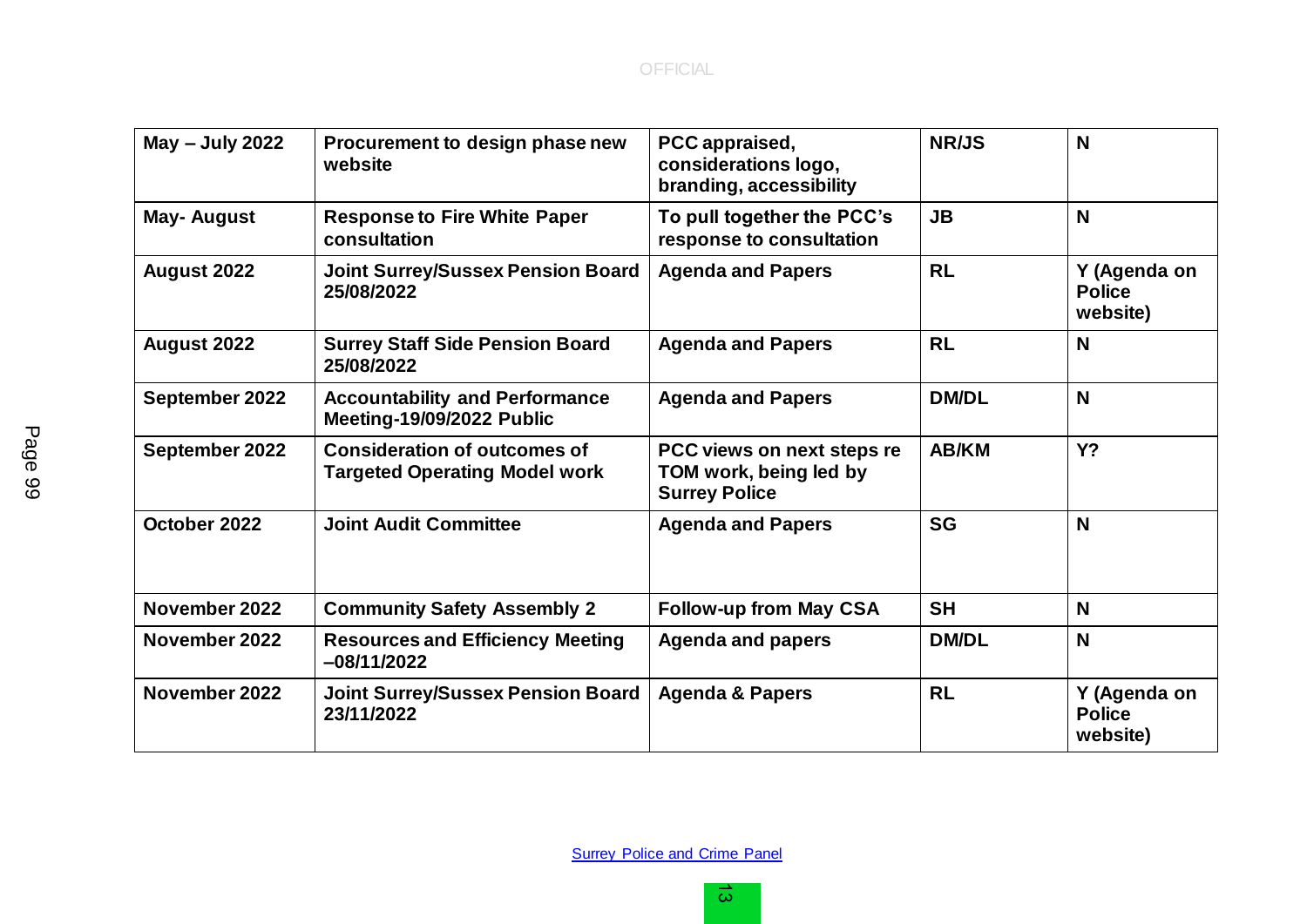

|                   |                                                                           | $\omega$                                                            |              |                                           |
|-------------------|---------------------------------------------------------------------------|---------------------------------------------------------------------|--------------|-------------------------------------------|
|                   |                                                                           | <b>OFFICIAL</b>                                                     |              |                                           |
| November 2022     | <b>Surrey Staff Side Pension Board</b><br>21/11/2022                      | <b>Agenda and Papers</b>                                            | <b>RL</b>    | N                                         |
| December 2022     | <b>Accountability and Performance</b><br><b>Meeting-20/12/2022 Public</b> | <b>Agenda and Papers</b>                                            | <b>DM/DL</b> | N                                         |
| January 2023      | <b>Joint Audit Committee</b>                                              | <b>Agenda and Papers</b>                                            | <b>SG</b>    | N                                         |
| January 2023      | <b>Confirmation of JAC Chair</b>                                          | <b>Confirm appointment of</b><br><b>Chair Designate</b>             | <b>AB/KM</b> | Ý                                         |
| Feb/March 2023    | <b>Related Party Disclosures and</b><br>disclosable interests             | To circulate relevant<br>paperwork                                  | <b>SG</b>    | N                                         |
| February 2023     | <b>Joint Surrey/Sussex Pension Board</b><br>21/02/2023                    | <b>Agenda &amp; Papers</b>                                          | <b>RL</b>    | Y (Agenda on<br><b>Police</b><br>website) |
| February 2022     | <b>Surrey Staff Side Pension Board</b><br>21/02/2023                      | <b>Agenda and Papers</b>                                            | <b>RL</b>    | N                                         |
| <b>March 2023</b> | <b>End of Year processing</b>                                             |                                                                     | <b>RL/KM</b> | N                                         |
| <b>March 2023</b> | <b>Update Allowance Scheme</b>                                            | <b>Decision Paper &amp; Allowance</b><br>schemes                    | <b>RL</b>    | Y                                         |
| <b>March 2023</b> | <b>Annual Review of Scheme of</b><br>Governance                           | For approval by PCC and<br>consideration by JAC                     | <b>AB/KM</b> | Y                                         |
| $2024 - TBC$      | <b>Recruitment of JAC Members</b>                                         | End of Term of Office for<br><b>JAC members in December</b><br>2024 | <b>AB/KM</b> | Υ                                         |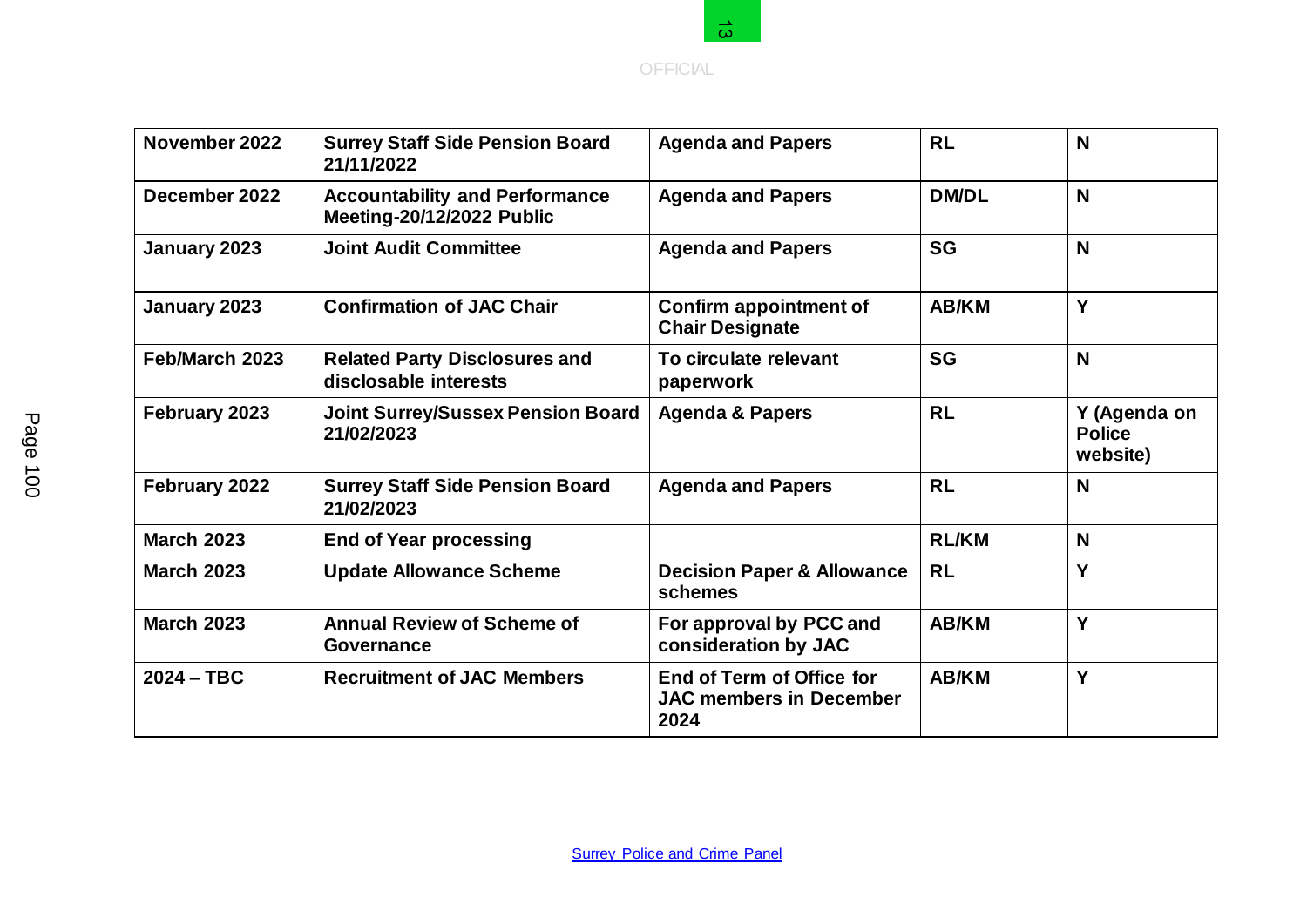| $\frac{1}{2024}$ – TBC<br><b>Recruitment of Independent</b><br>Members and Legally Qualified<br><b>Chairs</b> | To replace those IMs and<br>LQCs reaching end of term | <b>TBC</b> |  |
|---------------------------------------------------------------------------------------------------------------|-------------------------------------------------------|------------|--|
|---------------------------------------------------------------------------------------------------------------|-------------------------------------------------------|------------|--|

**[Surrey Police and Crime Panel](http://www.surreycc.gov.uk/your-council/councillors-and-committees/list-of-committees-and-officers/surrey-police-and-crime-panel)**